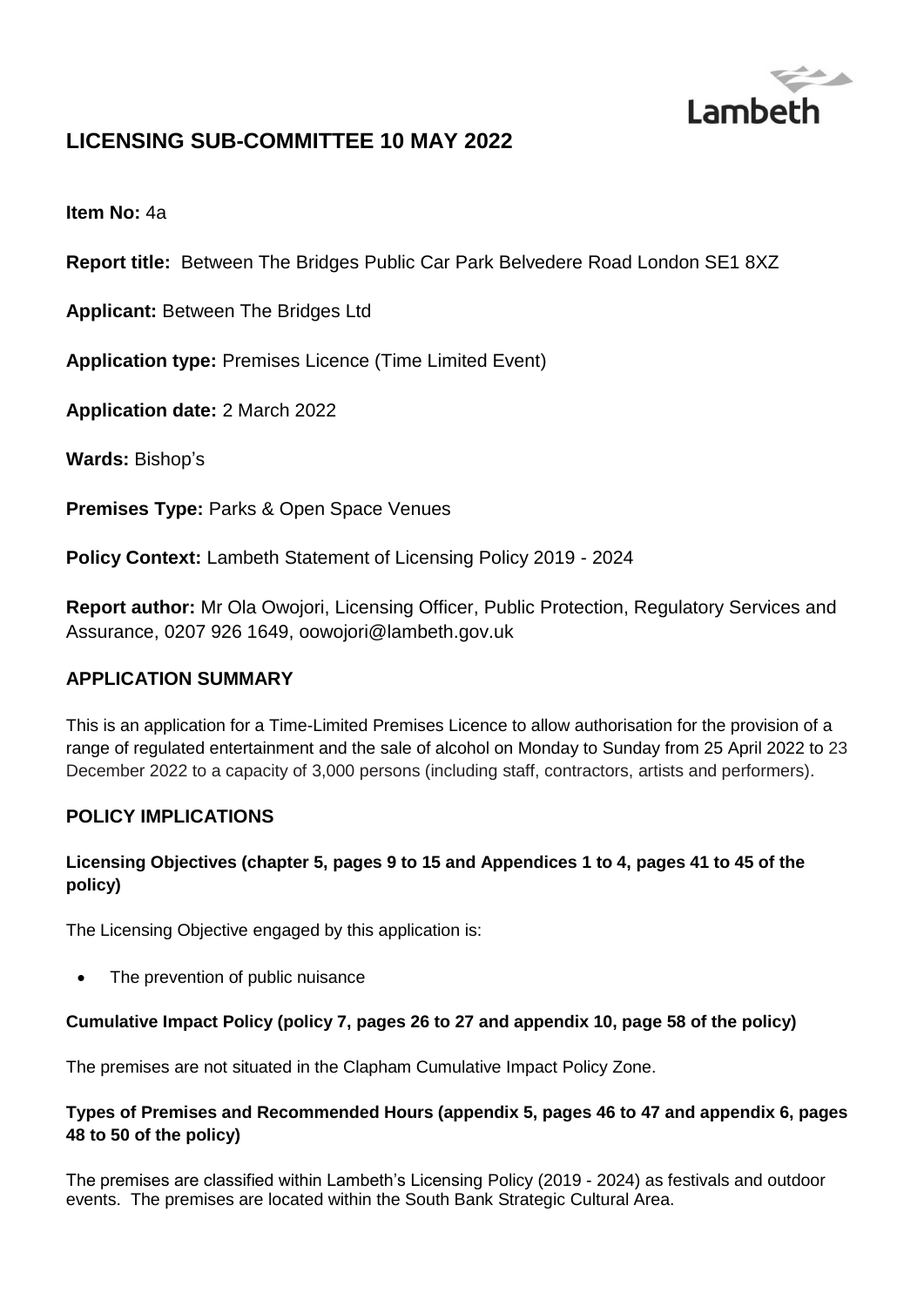The recommended start time within the policy for the premises on Friday to Sunday and Bank Holiday Monday is 11:00 hours. There is no specific start time recommended for the premises operating Monday to Thursday.

The recommended end time within the policy for the premises on Friday and Saturday is 23:00 hours, and 22:00 hours on Sunday and Bank Holiday Monday. There is no recommended end time for the premises operating on Monday to Thursday.

Note: The hours above are not absolute and are intended as a guide for applicants to consider when completing their operating schedules. Each application will be considered on its own merits. Applicants seeking hours later than those indicated in the Policy should provide detailed evidence as to why their application will not have a negative impact on the licensing objectives.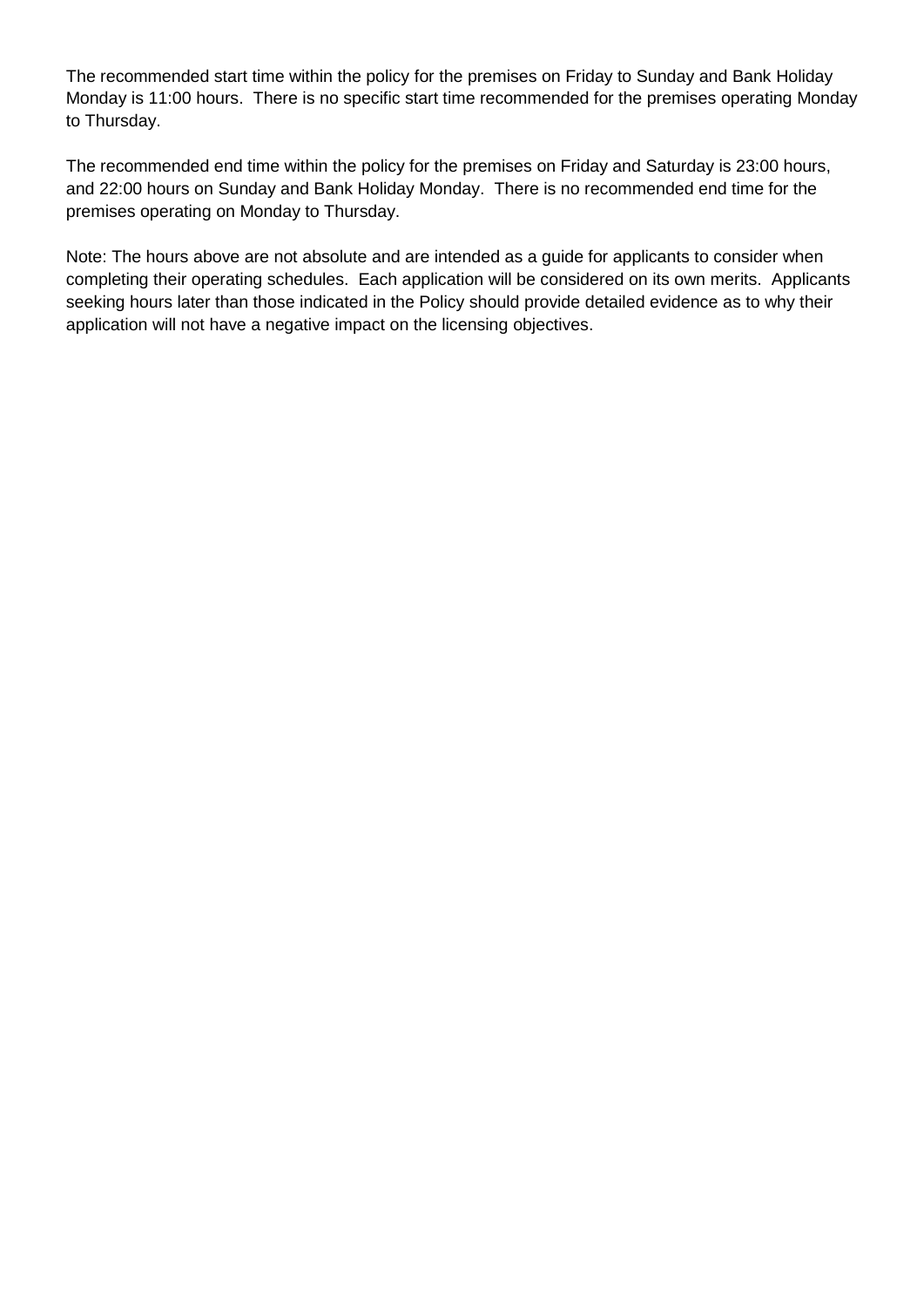## **1. APPLICATION**

- 1.1 This is an application for a time-limited premises licence under section 17 of the Licensing Act 2003 to operate between 25 April 2022 to 23 December 2022.
- 1.2 The applicant is seeking authorisation for the following licensable activities and times:

#### **Plays, Films, Boxing or Wrestling Entertainment, Live Music, Recorded Music, Performances of Dance and Entertainment Similar to Music/Dance (Indoors and Outdoors)**

#### **Indoor Sporting Events (Indoors)**

Monday - Sunday 10:00 - 23:00

#### **Sale by Retail of Alcohol (On and Off the premises)**

Monday - Sunday 10:00 - 22.45

- 1.3 The opening hours for the premises are proposed as: Monday - Sunday 09:00 – 23:30
- 1.4 A copy of the application form and plan are attached as **Annex A.**
- 1.5 The applicant has proposed a set of conditions, which the Responsible Authorities are content with, as no representation has been submitted against the application by any of the Responsible Authorities. A list of the conditions is attached to the report as **Annex E**.

#### **2. REPRESENTATION**

- 2.1 One representation has been received against the application. This was from a local resident.
- 2.2 The representation is based on the licensing objective of the prevention of public nuisance. A copy of the representation was provided to the applicant and is attached as **Annex B.**
- 2.3 The representation highlights concern in respect of loud music from the premises which they stated has had a negative impact on them previously.
- 2.4 The applicants are scheduled to meet with the objector to address the concerns raised in their representation.
- 2.5 The last date for making representations was on  $30<sup>th</sup>$  March 2022.

### **3. CURRENT LICENCE**

3.1 There is currently no licence in place for the premises, however, previous time-limited premises licences have been granted for this location. A copy of the licence issued to the applicant in 2021 is attached to the report as **Annex C.**

#### **4. BACKGROUND HISTORY**

4.1 The premises licence in 2021 was granted under officer delegated authority following the agreement of conditions between the applicant and Responsible Authorities.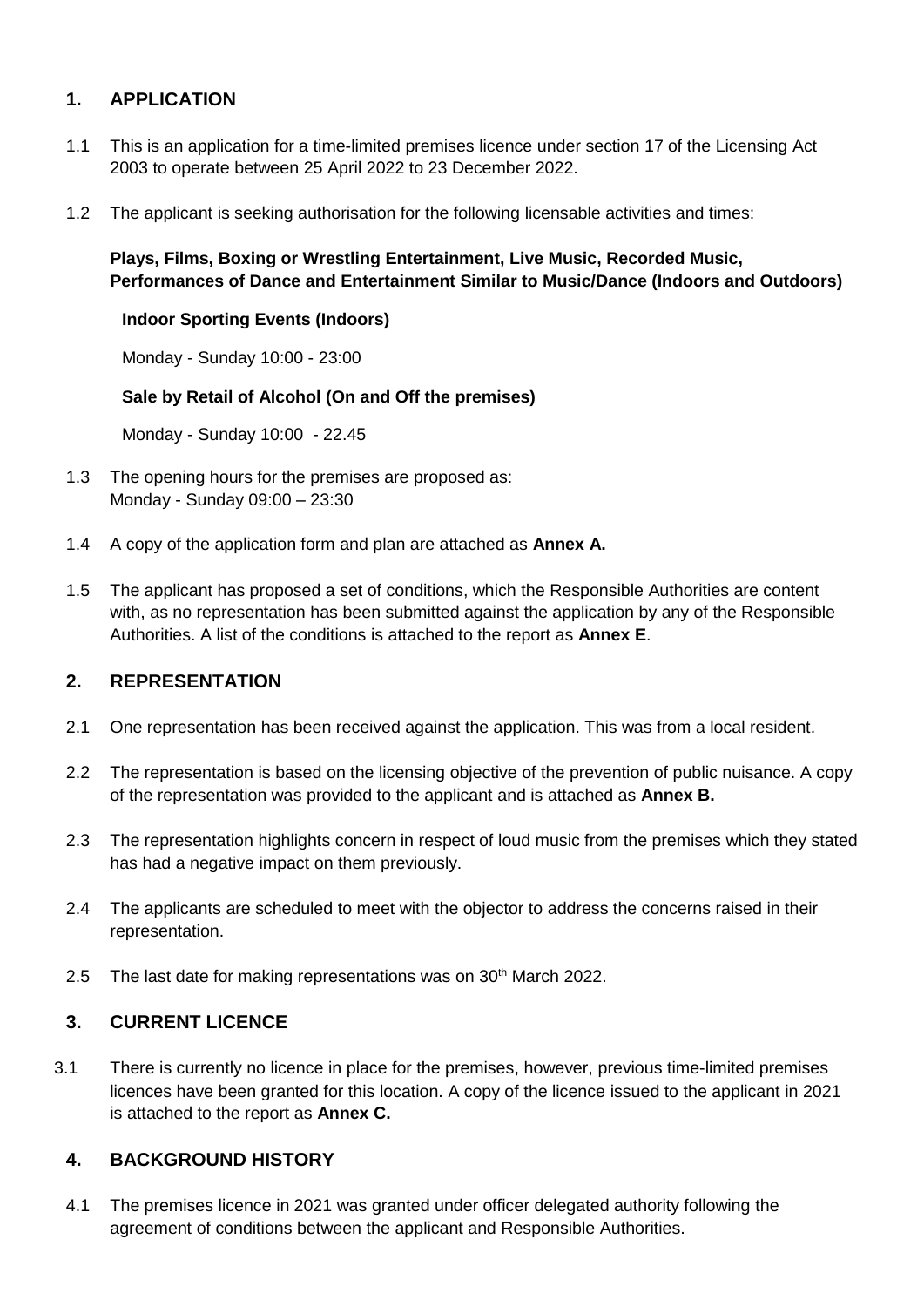- 4.2 The event site had been used previously for outdoor events and it is in close proximity to residential properties.
- 4.3 The premises are on a double yellow-lined road with no dedicated car parking for patrons visiting on event days.
- 4.4 The premises are within easy access to Waterloo underground and railway stations including 24 hours public buses towards several London destinations.
- 4.5 A noise complaint was made against the premises in October 2021 by a local resident which could not be resolved by the time events ended on 23<sup>rd</sup> December 2021. A copy of the noise complaint is attached to the report as **Annex D.**

## **5. OBSERVATIONS**

- 5.1 The parts of the Statutory Guidance (April 2018) which are particularly relevant to this application and the representations received are Chapters:
	- 2) The Licensing Objectives;
	- 3) Licensable Activities;
	- 8) Applications for Premises Licenses;
	- 9) Determining Applications;
	- 10) Conditions Attached to Premises Licenses and Club Premises Certificates; and
	- 16) Regulated Entertainment.
- 5.2 The parts of the Statement of Licensing Policy that are particularly relevant to this application and the representations are Sections:

Chapter 5 - The Licensing Objectives

- Policy 1 Process for applications
- Policy 3 Partnership working
- Policy 4 Enforcement approach
- Policy 5 Outside spaces
- Policy 8 Hours of sale and locations
- Policy 13 Resource impact
- Policy 15 Violence Against Women and Girls
- Policy 17 Dispersal and entry (note, erroneously marked as Policy 16)
- Appendix 1: Prevention of Crime and Disorder

Appendix 2: Public Safety

- Appendix 3: Prevention of Public Nuisance
- Appendix 4: Protection of Children from Harm
- Appendix 5: Types of premises and recommended hours
- Appendix 6: Types of premises and potential impact
- Appendix 7: Major, District and Local Town Centres and South Bank Strategic Cultural Area

Appendix 8: What to expect from a Licensing Sub-Committee Hearing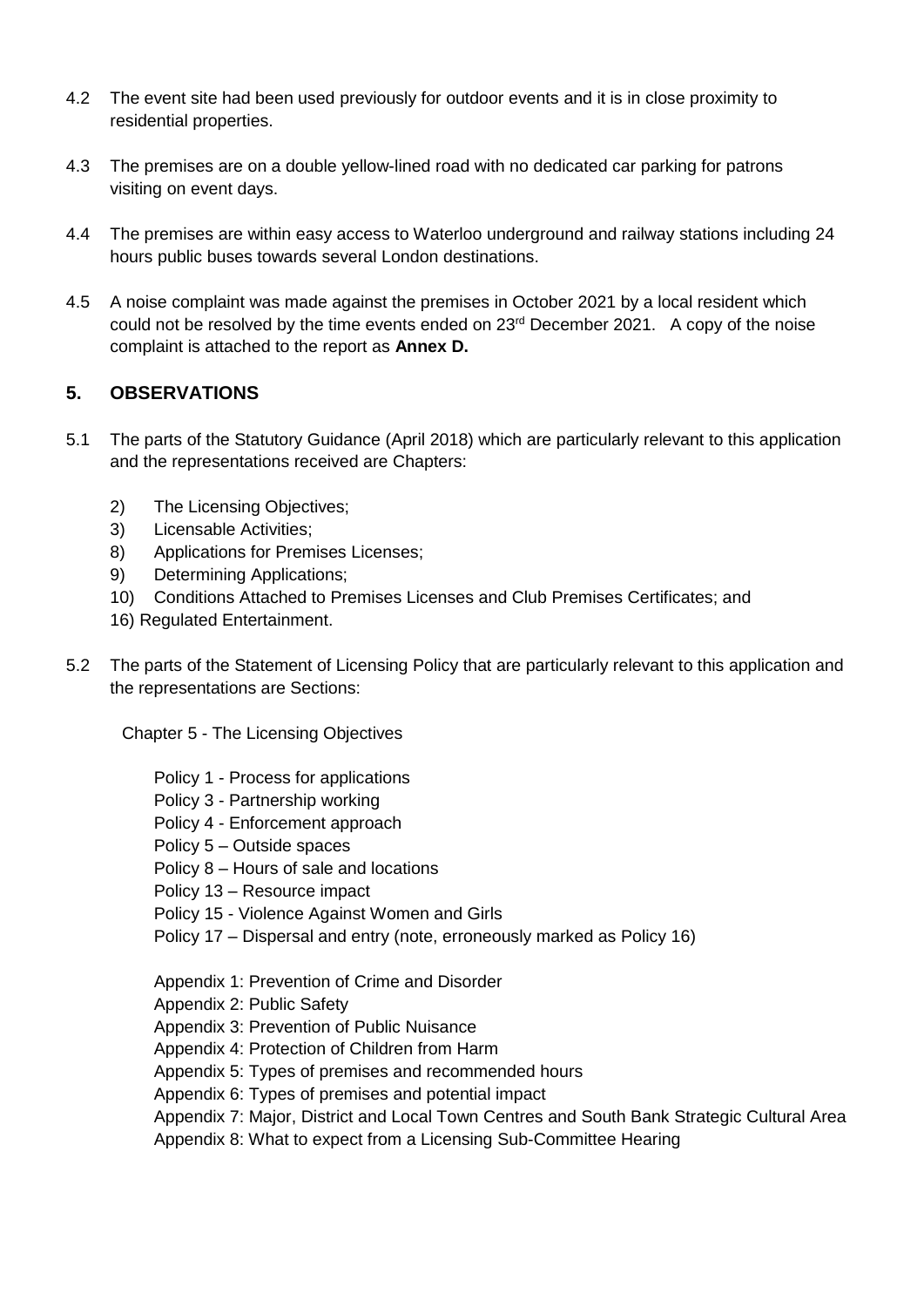## **6. CONCLUSION**

Members are required to consider the application in light of all of the relevant information, and, if approval is given, may attach such conditions appropriate to promote the licensing objectives.

The options available to Members of the Licensing Sub Committee are:

- a. Grant the application as it currently stands;
- b. Grant the application subject to such conditions as the authority considers appropriate for the promotion of the licensing objectives;
- c. Exclude from the scope of the licence any of the licensable activities to which the application relates;
- d. To refuse to specify the individual named in the applications as the DPS; or
- e. Reject the application.